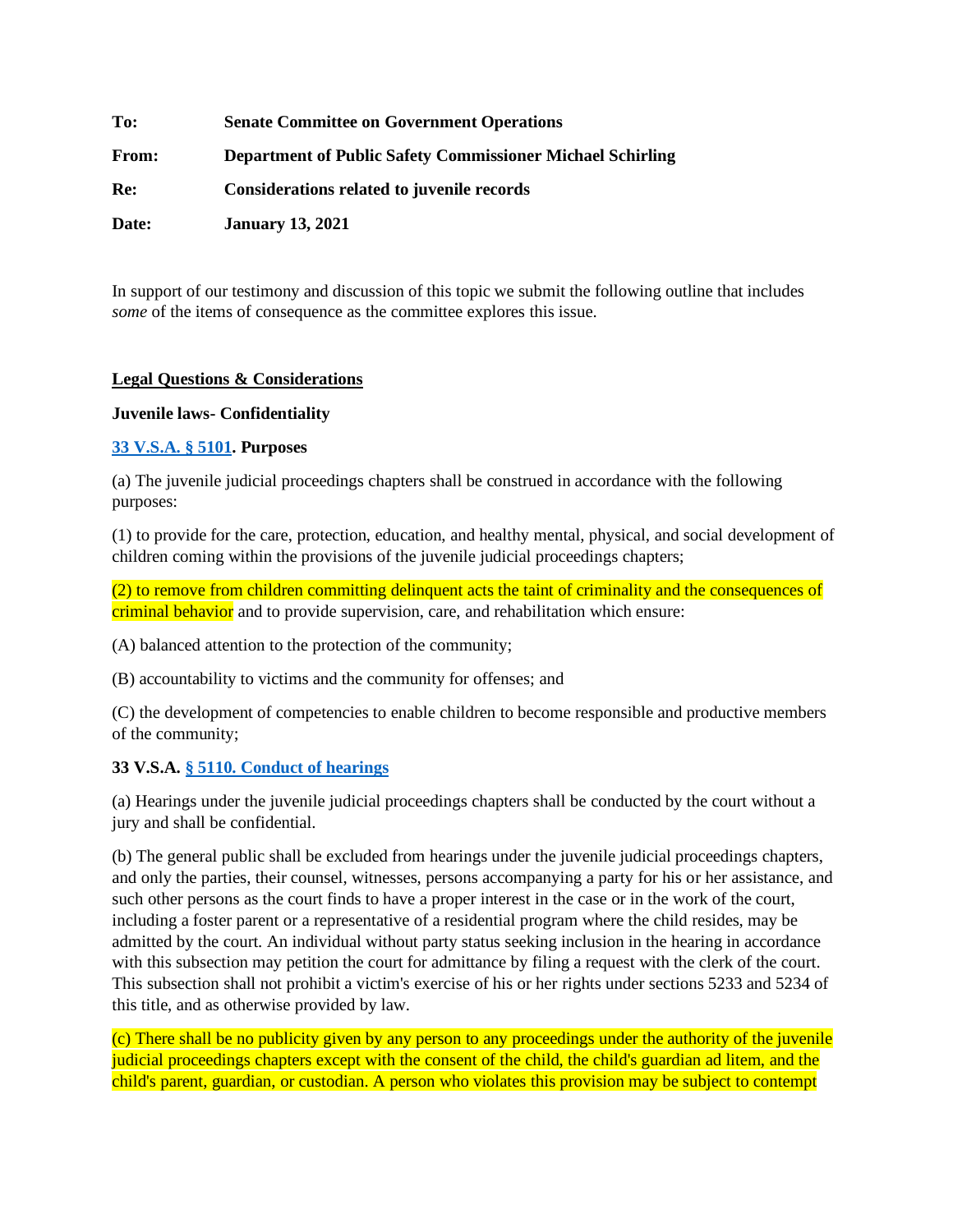proceedings pursuant to Rule 16 of the Vermont Rules for Family Proceedings. (Added 2007, No. 185 (Adj. Sess.), § 1, eff. Jan. 1, 2009; amended 2015, No. 60, § 6.)

# **[33 V.S.A. § 5117.](https://legislature.vermont.gov/statutes/section/33/051/05117) Records of juvenile judicial proceedings**

(a) Except as otherwise provided, court and **law enforcement reports and files** *concerning* a person **subject to the jurisdiction of the Court** shall be maintained separate from the records and files of other persons. Unless a charge of delinquency is transferred for criminal prosecution under chapter 52 of this title or the Court otherwise orders in the interests of the child, **such records and files shall not be open to public inspection nor their contents disclosed to the public by any person**. However, upon a finding that a child is a delinquent child by reason of commission of a delinquent act which would have been a felony if committed by an adult, the Court, upon request of the victim, shall make the child's name available to the victim of the delinquent act. If the victim is incompetent or deceased, the child's name shall be released, upon request, to the victim's guardian or next of kin.

# **Notably, unlawful dissemination of law enforcement records and files concerning a child subject to family court's jurisdiction is a crime.** *See* **33 V.S.A. § 5117(b)(2).**

## "**Concerning**"

The use of the term "concerning" when reviewed together with various sections of Vermont's juvenile shield laws suggests the Legislature intended to extend confidentiality protections to cover all law enforcement information relating to a child subject to juvenile court jurisdiction. It raises questions that seem to have conflicting answers in other statutory provisions.

- Does this include tickets issued to juveniles?
- Does this include crash reports related to juveniles?
- If the goal of the statutory provisions is to protect juveniles from the taint of criminality, should it not protect records even before the records reach the Juvenile Court?
- If there is a lag between citation and opening of a Family Court case, should the records be releasable until the Family Court actually opens a file?

The Legislature recently amended [3 V.S.A. § 163](https://legislature.vermont.gov/statutes/section/03/007/00163) by providing confidentiality provisions of this section shall become effective when notice of violation is issued under 7 V.S.A. § 656(b) or 18 V.S.A. § 4230b(b) and shall remain in effect unless the person fails to register with or complete the Youth Substance Awareness Safety Program.

## **[Vermont's Public Records Act](https://legislature.vermont.gov/statutes/section/01/005/00317)**

## **Law enforcement records:**

1 V.S.A. § 317(c)(5)(D) specifically prohibits an agency from releasing identities of private persons, including a child's identity, contained in "[r]ecords dealing with the detection and investigation of crime, unless withholding the identity conceals government wrongdoing. *See* 1 V.S.A. §§ 317(c)(5)(A), (D).

BUT - under Vermont's PRA specifically provides an exception to the withholding of identities where the record reflects "the initial arrest of a person, including any ticket, citation, or complaint issued for a traffic violation, and records reflecting the charge of a person." 1 V.S.A.  $\S 317(c)(5)(B)$ .

## **Multiple Custodians – different laws**